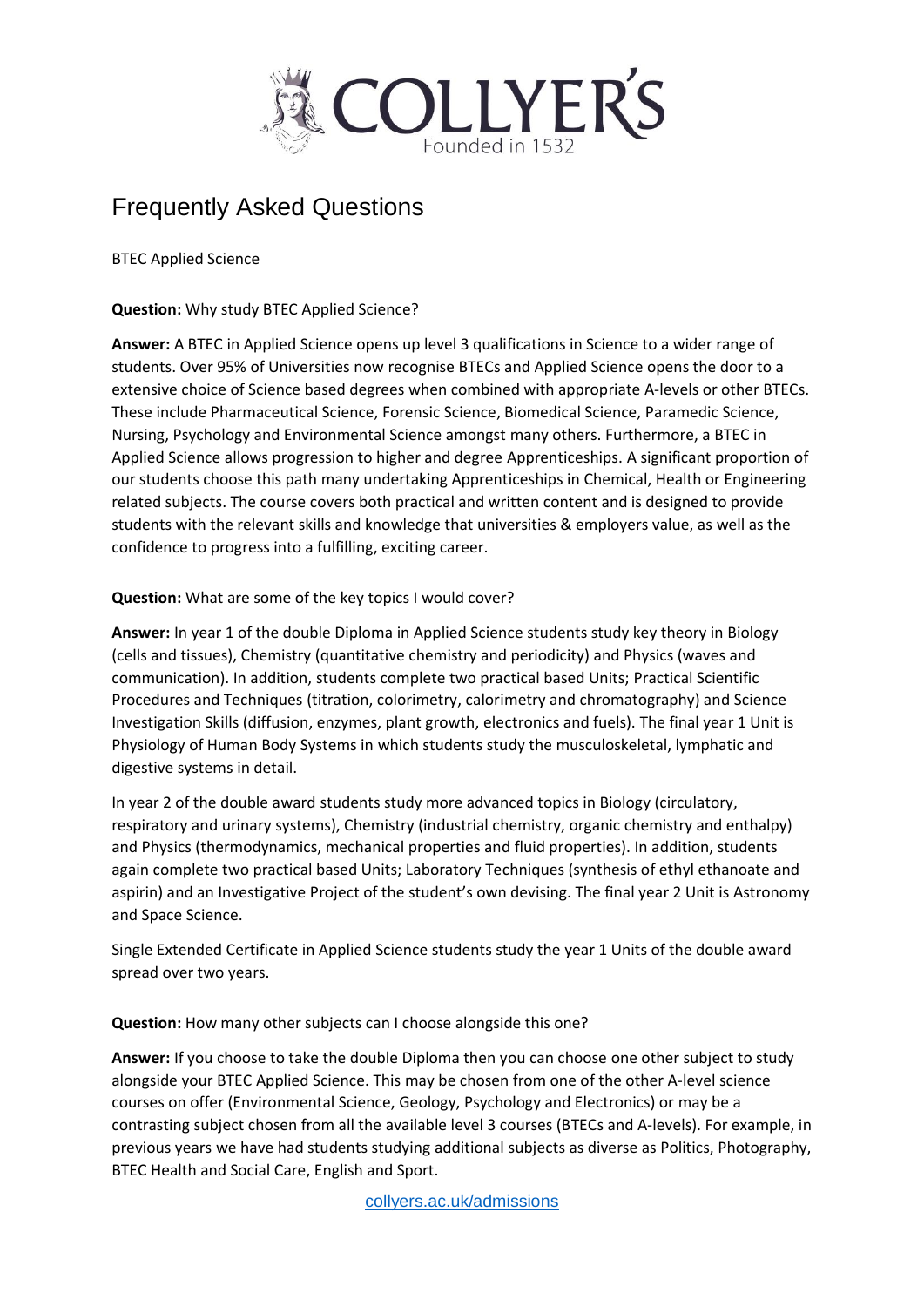

# Frequently Asked Questions

If you choose to take the single Extended Certificate then you can choose two other subjects to study alongside BTEC Applied Science. These can be chosen from all the available level 3 courses as appropriate to your progression ambitions.

**Question:** What is the learning style like within this subject?

**Answer:** While we have standard class teaching combining new learning with the chance to apply it to complete worksheets, there is a greater emphasis on practical work in the BTEC. We also provide students with opportunities to improve their communication skills through presentations to the class and run workshops in IT rooms for assignment-based assessments.

## **Question:** How will I be assessed?

**Answer:** Double award students will sit examinations on the core science content in January of both year 1 and year 2 as well as undertaking a practical exam in April/May of year 1. The remainder of the course is assessed via written assignments. Overall, the split for the Diploma is 46% assessed through external exams and 54% by assignments. In addition to these we have a suite of end of topic tests to track students' progress.

Single award students will sit examinations on the core science content in June of year 1 and take the practical exam in April/May of year 2. The remainder of the course is again assessed via written assignments. Overall, the split for the Extended Certificate is 58% assessed through external exams and 42% by assignments.

The spreading of exams over the two years helps reduce the anxiety some students feel when approaching assessments that heavily influence their future progression.

## **Question:** What support can I access if I am struggling?

**Answer:** The department currently runs remedial workshops for students who struggle with particular topics as evidenced by end of topic test scores. In normal circumstances we would also run after school workshops open to all students who have questions about the content or would appreciate support in completing independent learning tasks. Under COVID arrangements students also know that they can post questions via Teams chat and that they will be answered the same day. Staff are also available during Enrichment for students to bring along any questions they have.

#### **Question:** Are there any subject specific entry requirements?

**Answer:** 3 x grade 4's from three Single Award GCSE Sciences, or 2 x grade 4 from Double award GCSE Science + grade 4 in Maths. Grade 5's in GCSE Sciences and Maths are preferred. Please refer to the prospectus [here](https://www.collyers.ac.uk/collyers-college-prospectus-21/20/) for any other general and subject specific entry requirement queries.